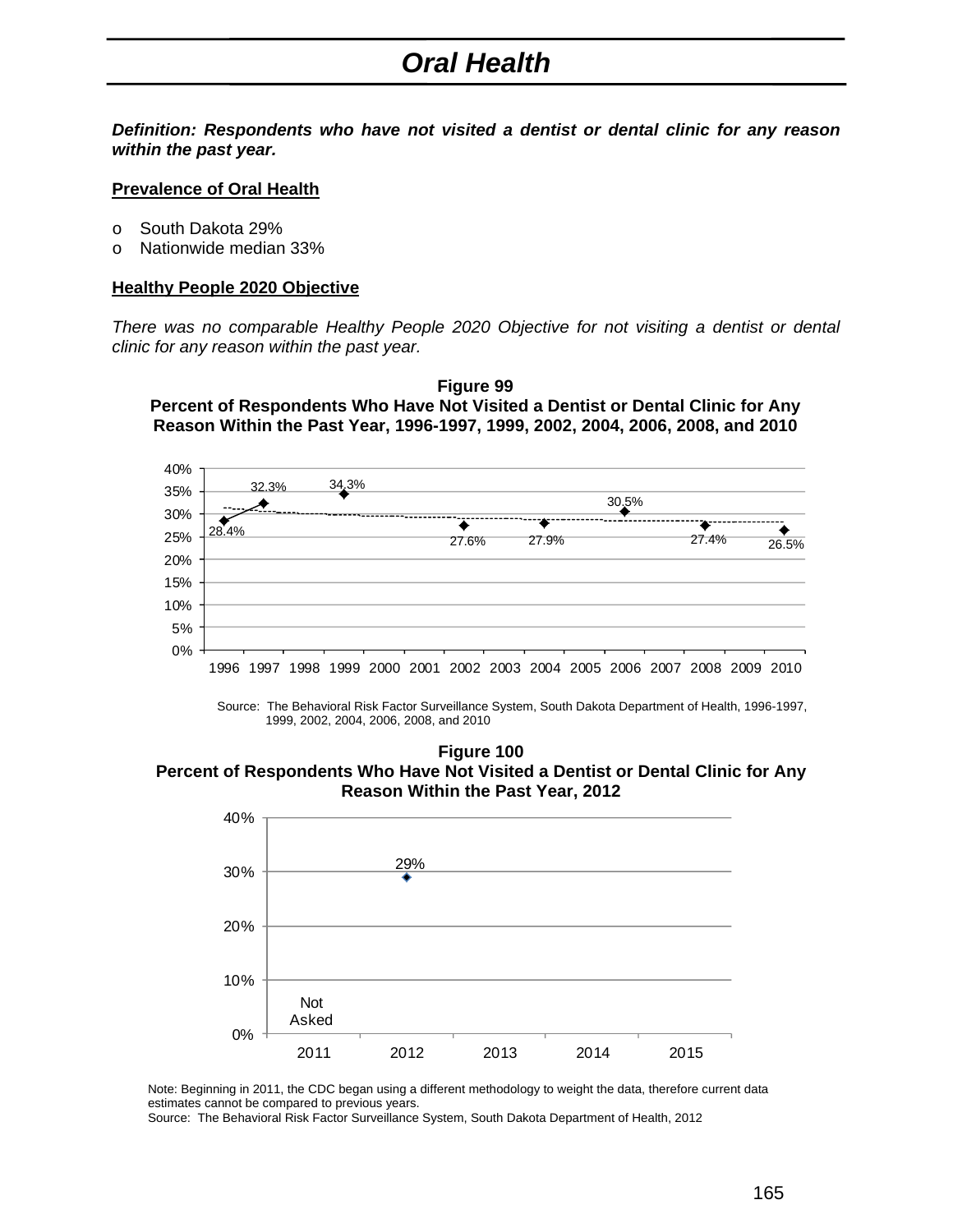| Table 66                                                                                                        |                                       |      |  |
|-----------------------------------------------------------------------------------------------------------------|---------------------------------------|------|--|
| <b>Respondents Who Have Not Visited a Dentist or Dental</b><br>Clinic for Any Reason Within the Past Year, 2012 |                                       |      |  |
|                                                                                                                 |                                       | 2012 |  |
|                                                                                                                 |                                       |      |  |
| <b>Total</b>                                                                                                    |                                       | 29%  |  |
| Gender                                                                                                          | Male                                  | 34%  |  |
|                                                                                                                 | Female                                | 25%  |  |
| Age                                                                                                             | 18-44                                 | 27%  |  |
|                                                                                                                 | 45-64                                 | 27%  |  |
|                                                                                                                 | $65+$                                 | 36%  |  |
|                                                                                                                 | White                                 | 28%  |  |
| Race                                                                                                            | American Indian                       | 38%  |  |
| <b>Ethnicity</b>                                                                                                | Hispanic                              | 40%  |  |
|                                                                                                                 | Non-Hispanic                          | 29%  |  |
|                                                                                                                 | Less than \$25,000                    | 45%  |  |
| <b>Household Income</b>                                                                                         | \$25,000-\$49,999                     | 32%  |  |
|                                                                                                                 | \$50,000+                             | 17%  |  |
|                                                                                                                 | High School, G.E.D., or Less          | 39%  |  |
| <b>Education</b>                                                                                                | Some Post-High School                 | 25%  |  |
|                                                                                                                 | College Graduate                      | 17%  |  |
|                                                                                                                 | <b>Employed for Wages</b>             | 25%  |  |
|                                                                                                                 | Self-employed                         | 33%  |  |
|                                                                                                                 | Unemployed                            | 47%  |  |
| <b>Employment Status</b>                                                                                        | Homemaker                             | 28%  |  |
|                                                                                                                 | Student                               | 16%  |  |
|                                                                                                                 | Retired                               | 34%  |  |
|                                                                                                                 | Unable to Work                        | 47%  |  |
|                                                                                                                 | Married/Unmarried Couple              | 26%  |  |
| <b>Marital Status</b>                                                                                           | Divorced/Separated                    | 42%  |  |
|                                                                                                                 | Widowed                               | 38%  |  |
|                                                                                                                 | <b>Never Married</b>                  | 30%  |  |
| <b>Home Ownership</b>                                                                                           | Own Home                              | 25%  |  |
| <b>Status</b>                                                                                                   | Rent Home                             | 42%  |  |
| <b>Children Status</b>                                                                                          | Children in Household (Ages 18-44)    | 26%  |  |
|                                                                                                                 | No Children in Household (Ages 18-44) | 30%  |  |
| <b>Phone Status</b>                                                                                             | Landline                              | 27%  |  |
|                                                                                                                 | Cell Phone                            | 32%  |  |
| <b>Pregnancy Status</b>                                                                                         | Pregnant (Ages 18-44)                 |      |  |
|                                                                                                                 | Not Pregnant (Ages 18-44)             | 22%  |  |

Note: \*Results based on small sample sizes have been suppressed.

Source: The Behavioral Risk Factor Surveillance System, South Dakota Department of Health, 2012

### **National Statistics**

The national median for respondents who have not visited a dentist or dental clinic for any reason within the past year was 32.8 percent as shown below in Figure 101. South Dakota had 29.1 percent of respondents who have not visited a dentist or dental clinic for any reason within the past year. Massachusetts had the lowest percent of respondents who have not visited a dentist or dental clinic for any reason within the past year with 23.8 percent, while Arkansas had the highest with 45.1 percent.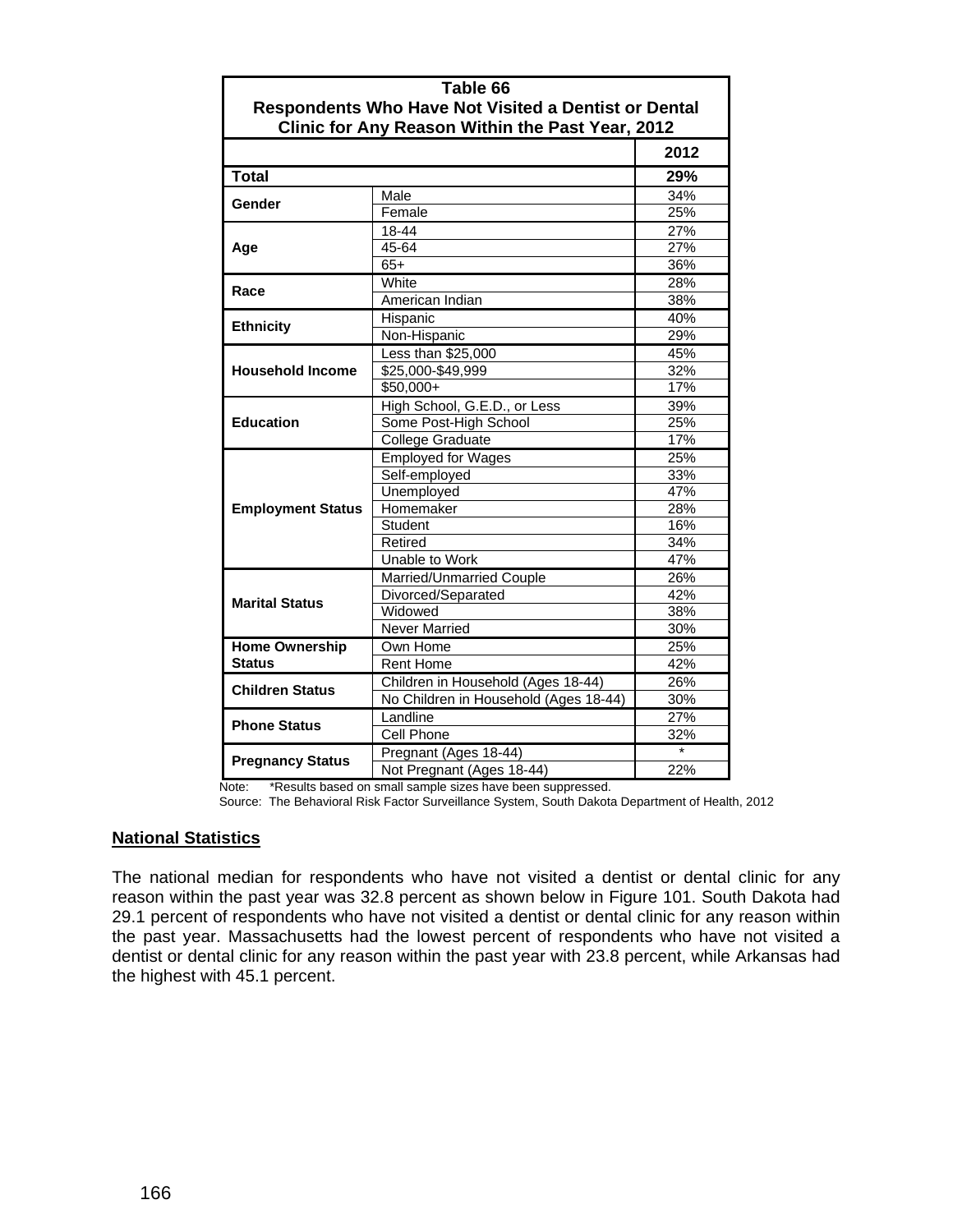**Figure 101 Nationally, Respondents Who Have Not Visited a Dentist or Dental Clinic for Any Reason Within the Past Year, 2012** 



Source: The Behavioral Risk Factor Surveillance System, South Dakota Department of Health, 2012

## **Further Analysis**

The following data show the percent of those who have not visited a dentist or a dental clinic within the past year for various health behaviors and conditions. For example, 41 percent of respondents who are current smokers have not visited a dentist or a dental clinic within the past year, while 24 percent of respondents who have never smoked have not visited a dentist or a dental clinic within the past year.

| Table 67                                                                                                                                |                              |  |  |
|-----------------------------------------------------------------------------------------------------------------------------------------|------------------------------|--|--|
| Not Visited a Dentist or Dental Clinic Within the Past Year for Any<br><b>Reason for Selected Health Behaviors and Conditions, 2012</b> |                              |  |  |
| <b>Health Behavior or Condition</b>                                                                                                     | % No Dentist<br><b>Visit</b> |  |  |
| Underweight (BMI $<$ 18.5)                                                                                                              | 33%                          |  |  |
| Recommended (BMI = 18.5-24.9)                                                                                                           | 26%                          |  |  |
| Overweight (BMI = $25.0 - 29.9$ )                                                                                                       | 28%                          |  |  |
| Obese - Class I (BMI = 30.0-34.9)                                                                                                       | 32%                          |  |  |
| Obese - Classes II & III (BMI = 35.0+)                                                                                                  | 36%                          |  |  |
| Leisure Time Exercise                                                                                                                   | 25%                          |  |  |
| No Leisure Time Exercise                                                                                                                | 43%                          |  |  |
| <b>Current Smoker</b>                                                                                                                   | 41%                          |  |  |
| <b>Former Smoker</b>                                                                                                                    | 29%                          |  |  |
| Never Smoked                                                                                                                            | 24%                          |  |  |
| Smokeless Tobacco                                                                                                                       | 42%                          |  |  |
| No Smokeless Tobacco                                                                                                                    | 28%                          |  |  |
| <b>Diabetes</b>                                                                                                                         | 41%                          |  |  |
| No Diabetes                                                                                                                             | 28%                          |  |  |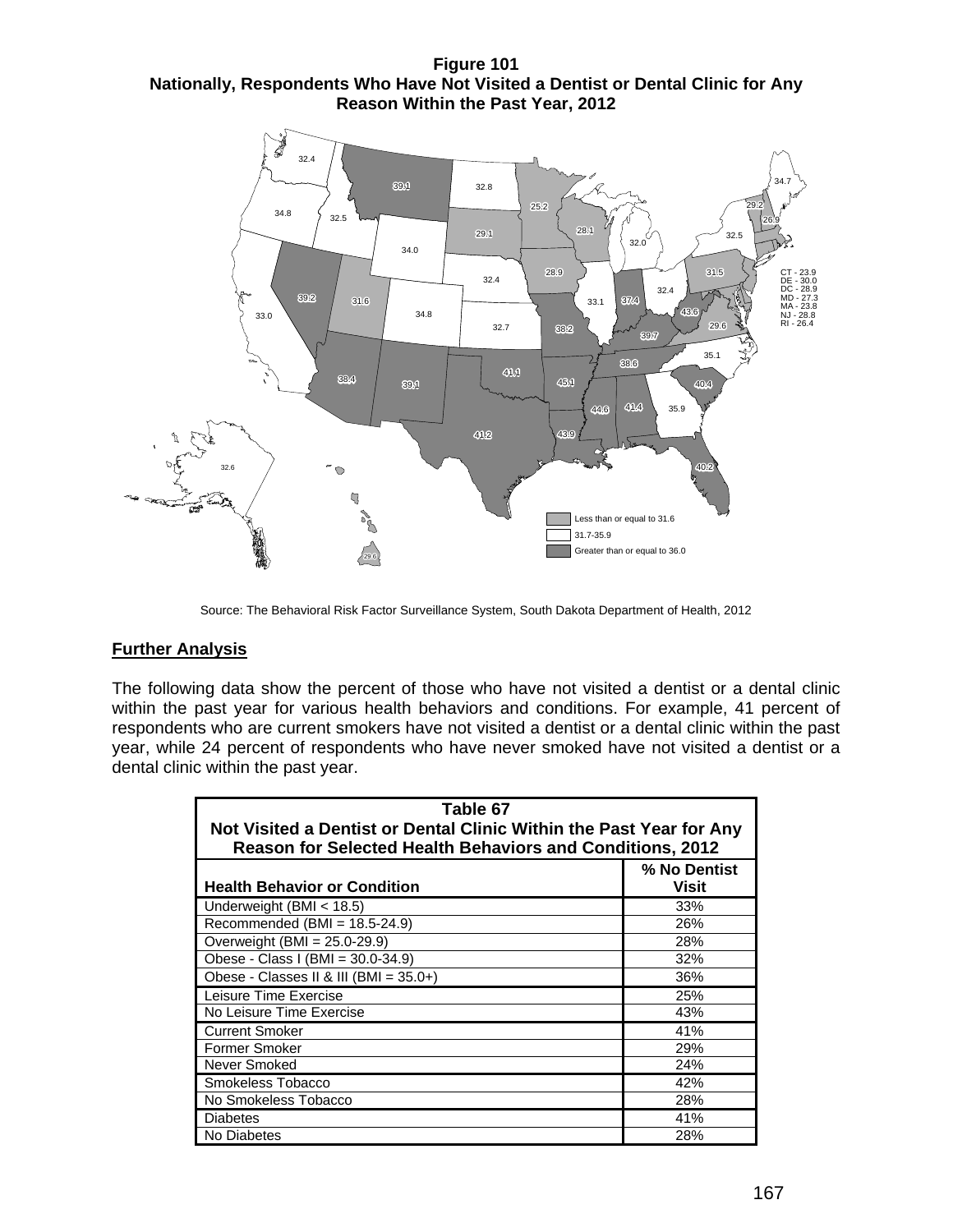| Table 67 (continued)<br>Not Visited a Dentist or Dental Clinic Within the Past Year for Any     |                              |  |
|-------------------------------------------------------------------------------------------------|------------------------------|--|
| <b>Reason for Selected Health Behaviors and Conditions, 2012</b>                                |                              |  |
| <b>Health Behavior or Condition</b>                                                             | % No Dentist<br><b>Visit</b> |  |
| <b>High Blood Pressure</b>                                                                      | 34%                          |  |
| No High Blood Pressure                                                                          | 27%                          |  |
| Health Insurance (18-64)                                                                        | 23%                          |  |
| No Health Insurance (18-64)                                                                     | 61%                          |  |
| Employer Based Coverage (18-64)                                                                 | 19%                          |  |
| Private Health Plan (18-64)                                                                     | 26%                          |  |
| Medicare (18-64)                                                                                | 39%                          |  |
| Medicaid or Medical Assistance (18-64)                                                          | 30%                          |  |
| The Military, CHAMPUS, TriCare, or the VA (18-64)                                               | 19%                          |  |
| The Indian Health Service (18-64)                                                               | 45%                          |  |
| <b>Breast Exam Within Past Two Years</b>                                                        | 20%                          |  |
| No Breast Exam Within Past Two Years                                                            | 37%                          |  |
| Mammogram Within Past Two Years (40+)                                                           | 20%                          |  |
| No Mammogram Within Past Two Years (40+)                                                        | 43%                          |  |
| Pap Smear Within Past Three Years                                                               | 21%                          |  |
| No Pap Smear Within Past Three Years                                                            | 37%                          |  |
| Blood Stool Test Within Past Two Years (50+)<br>No Blood Stool Test Within Past Two Years (50+) | 29%<br>31%                   |  |
|                                                                                                 | 25%                          |  |
| Ever Had a Sigmoidoscopy or Colonoscopy (50+)<br>Never Had a Sigmoidoscopy or Colonoscopy (50+) | 41%                          |  |
|                                                                                                 | 26%                          |  |
| PSA Test Within the Past Two Years (40+)<br>No PSA Test Within the Past Two Years (40+)         | 38%                          |  |
|                                                                                                 | 33%                          |  |
| Flu Shot $(65+)$<br>No Flu Shot (65+)                                                           | 43%                          |  |
| Pneumonia Shot (65+)                                                                            | 32%                          |  |
| No Pneumonia Shot (65+)                                                                         | 44%                          |  |
| Previously Had Heart Attack                                                                     | 48%                          |  |
| Never Had Heart Attack                                                                          | 28%                          |  |
| Have Angina or Coronary Heart Disease                                                           | 40%                          |  |
| Do Not Have Angina or Coronary Heart Disease                                                    | 28%                          |  |
| Previously Had a Stroke                                                                         | 39%                          |  |
| Never Had a Stroke                                                                              | 29%                          |  |
| Cancer                                                                                          | 28%                          |  |
| No Cancer                                                                                       | 29%                          |  |
| <b>Skin Cancer</b>                                                                              | 28%                          |  |
| No Skin Cancer                                                                                  | 29%                          |  |
| <b>Current Asthma</b>                                                                           | 34%                          |  |
| Former Asthma                                                                                   | 28%                          |  |
| Never Had Asthma                                                                                | 29%                          |  |
| <b>Arthritis</b>                                                                                | 36%                          |  |
| No Arthritis                                                                                    | 27%                          |  |
| <b>COPD</b>                                                                                     | 47%                          |  |
| No COPD                                                                                         | 28%                          |  |
| Depression                                                                                      | 37%<br>27%                   |  |
| No Depression                                                                                   |                              |  |
| <b>Kidney Disease</b><br>No Kidney Disease                                                      | 34%<br>29%                   |  |
| Vision Impairment                                                                               | 37%                          |  |
| No Vision Impairment                                                                            | 28%                          |  |
| Always/Almost Always Wear Seat Belt                                                             | 26%                          |  |
| Sometimes/Seldom/Never Wear Seat Belt                                                           | 43%                          |  |
| Drank Alcohol in Past 30 Days                                                                   | 26%                          |  |
| Did Not Drink Alcohol in Past 30 Days                                                           | 33%                          |  |
| <b>Binge Drinker</b>                                                                            | 31%                          |  |
| Not a Binge Drinker                                                                             | 28%                          |  |
| <b>Heavy Drinker</b>                                                                            | 32%                          |  |
| Not a Heavy Drinker                                                                             | 29%                          |  |